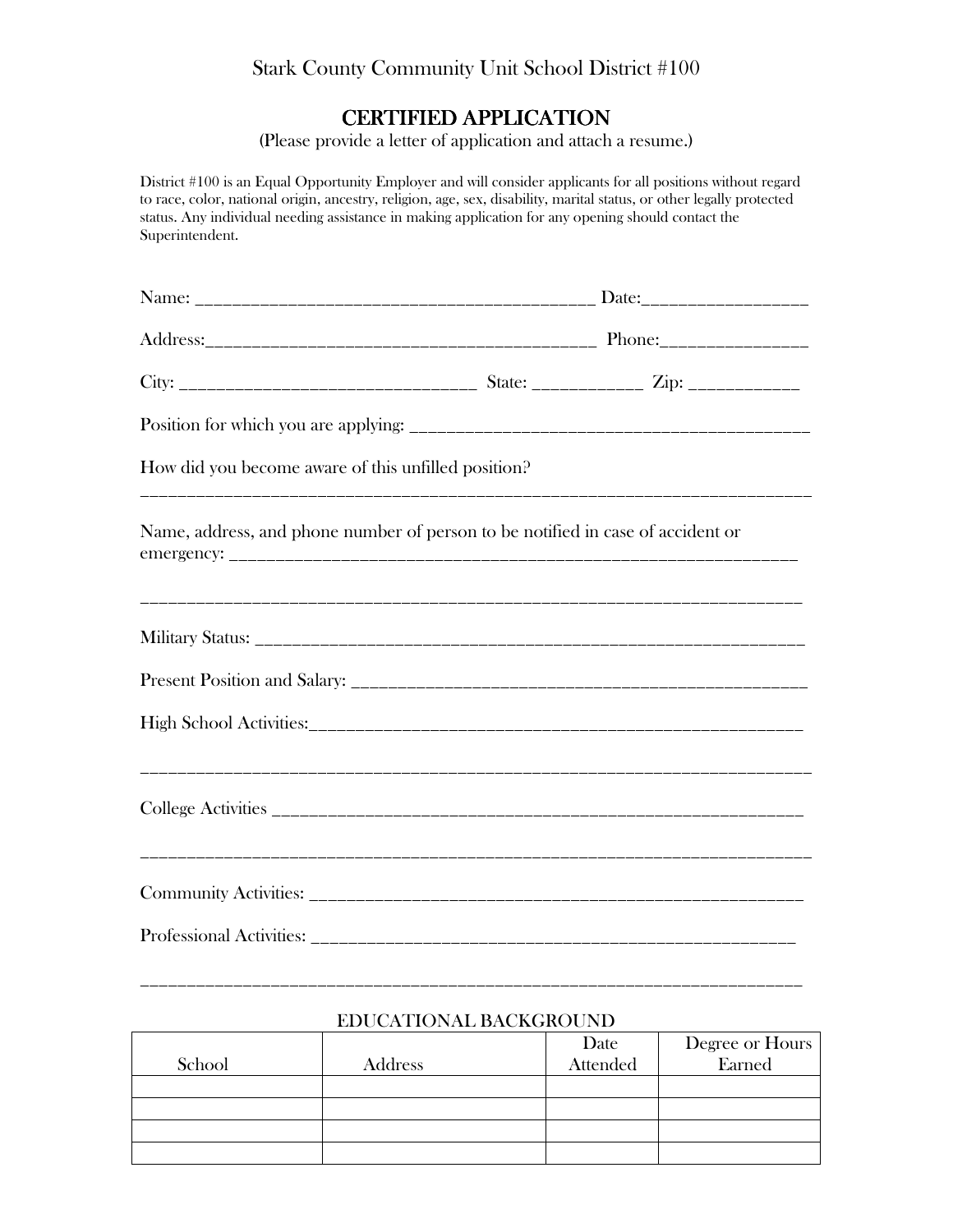Major: <u>and</u> Minor:

It is the responsibility of the applicant prior to his/her employment to list and supply proof of all years experience, credit hours, and/or degrees earned. Once placed on the salary schedule, no change in credit for previous hours, degrees, or experience will be made.

| <b>School or Business</b> | Address | Dates Employed |  |  |
|---------------------------|---------|----------------|--|--|
|                           |         |                |  |  |
|                           |         |                |  |  |
|                           |         |                |  |  |

EXPERIENCE (List last job first.)

"Failure to provide requested employment or employer history which is material to the applicant's qualification for employment in a certificated position, or the provision of statements which the applicant does not believe to be true, may be a Class A misdemeanor."

Type of Teaching Certificate: \_\_\_\_\_\_\_\_\_\_\_\_\_\_\_\_\_\_\_\_\_\_\_\_\_\_\_\_\_\_\_\_\_\_\_\_\_\_\_\_\_\_\_\_\_\_\_

List the grade level and coursework for which you are **certified** to teach in Illinois:

\_\_\_\_\_\_\_\_\_\_\_\_\_\_\_\_\_\_\_\_\_\_\_\_\_\_\_\_\_\_\_\_\_\_\_\_\_\_\_\_\_\_\_\_\_\_\_\_\_\_\_\_\_\_\_\_\_\_\_\_\_\_\_\_\_\_\_\_\_\_\_\_

\_\_\_\_\_\_\_\_\_\_\_\_\_\_\_\_\_\_\_\_\_\_\_\_\_\_\_\_\_\_\_\_\_\_\_\_\_\_\_\_\_\_\_\_\_\_\_\_\_\_\_\_\_\_\_\_\_\_\_\_\_\_\_\_\_\_\_\_\_\_\_\_

\_\_\_\_\_\_\_\_\_\_\_\_\_\_\_\_\_\_\_\_\_\_\_\_\_\_\_\_\_\_\_\_\_\_\_\_\_\_\_\_\_\_\_\_\_\_\_\_\_\_\_\_\_\_\_\_\_\_\_\_\_\_\_\_\_\_\_\_\_\_\_\_

\_\_\_\_\_\_\_\_\_\_\_\_\_\_\_\_\_\_\_\_\_\_\_\_\_\_\_\_\_\_\_\_\_\_\_\_\_\_\_\_\_\_\_\_\_\_\_\_\_\_\_\_\_\_\_\_\_\_\_\_\_\_\_\_\_\_\_\_\_\_\_\_

\_\_\_\_\_\_\_\_\_\_\_\_\_\_\_\_\_\_\_\_\_\_\_\_\_\_\_\_\_\_\_\_\_\_\_\_\_\_\_\_\_\_\_\_\_\_\_\_\_\_\_\_\_\_\_\_\_\_\_\_\_\_\_\_\_\_\_\_\_\_\_

\_\_\_\_\_\_\_\_\_\_\_\_\_\_\_\_\_\_\_\_\_\_\_\_\_\_\_\_\_\_\_\_\_\_\_\_\_\_\_\_\_\_\_\_\_\_\_\_\_\_\_\_\_\_\_\_\_\_\_\_\_\_\_\_\_\_\_\_\_\_\_

\_\_\_\_\_\_\_\_\_\_\_\_\_\_\_\_\_\_\_\_\_\_\_\_\_\_\_\_\_\_\_\_\_\_\_\_\_\_\_\_\_\_\_\_\_\_\_\_\_\_\_\_\_\_\_\_\_\_\_\_\_\_\_\_\_\_\_\_\_\_\_

List all the teaching areas for which you are **highly qualified** to teach in Illinois:

Extra-curricular areas you can supervise/coach:

Extra-curricular areas with which you can assist:

Give a brief statement of why you're an educator and what you hope to accomplish in the next five years.

\_\_\_\_\_\_\_\_\_\_\_\_\_\_\_\_\_\_\_\_\_\_\_\_\_\_\_\_\_\_\_\_\_\_\_\_\_\_\_\_\_\_\_\_\_\_\_\_\_\_\_\_\_\_\_\_\_\_\_\_\_\_\_\_\_\_\_\_\_\_\_

\_\_\_\_\_\_\_\_\_\_\_\_\_\_\_\_\_\_\_\_\_\_\_\_\_\_\_\_\_\_\_\_\_\_\_\_\_\_\_\_\_\_\_\_\_\_\_\_\_\_\_\_\_\_\_\_\_\_\_\_\_\_\_\_\_\_\_\_\_\_\_

\_\_\_\_\_\_\_\_\_\_\_\_\_\_\_\_\_\_\_\_\_\_\_\_\_\_\_\_\_\_\_\_\_\_\_\_\_\_\_\_\_\_\_\_\_\_\_\_\_\_\_\_\_\_\_\_\_\_\_\_\_\_\_\_\_\_\_\_\_\_\_

\_\_\_\_\_\_\_\_\_\_\_\_\_\_\_\_\_\_\_\_\_\_\_\_\_\_\_\_\_\_\_\_\_\_\_\_\_\_\_\_\_\_\_\_\_\_\_\_\_\_\_\_\_\_\_\_\_\_\_\_\_\_\_\_\_\_\_\_\_\_\_